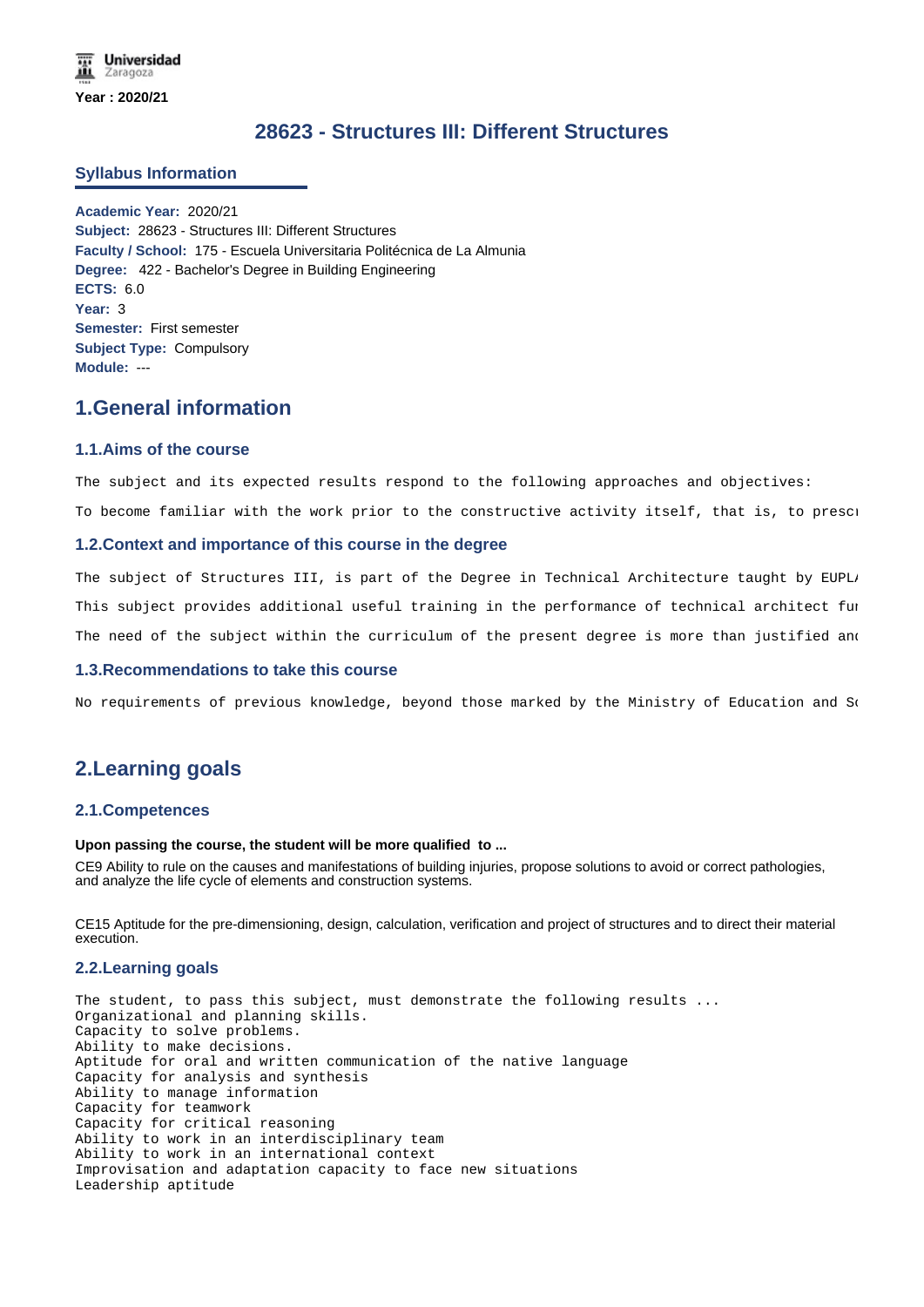Positive social attitude towards social and technological innovations Ability to reason, discuss and present your own ideas Ability to communicate through words and images Ability to search, analyze and select information Capacity for independent learning. Possess and understand knowledge in an area of ??study that starts from the general secondary Apply their knowledge to their job or vocation in a professional way and possess the competent Ability to collect and interpret relevant data (usually within their area of ??study) to make Transmit information, ideas, problems and solutions to a specialized and non-specialized audi $\epsilon$ Develop those learning skills necessary to undertake further studies with a high degree of aut

## **2.3.Importance of learning goals**

Through the achievement of the relevant learning results, the necessary capacity is obtained t Later it will be expanded in the subject of Structures IV.

# **3.Assessment (1st and 2nd call)**

## **3.1.Assessment tasks (description of tasks, marking system and assessment criteria)**

## **The student must demonstrate that they have achieved the expected learning outcomes through the following assessment activities:**

#### **Continuous assessment**

Throughout the course there will be several mandatory exercises. Its value is 30% of the total course. The teacher will propose the practical exercises, which the students must do during the determined time. Students will deliver the practice on the date scheduled for their evaluation. Once delivered, the practice will be resolved in class.

The continuous assessment will be completed with a theoretical-practical test whose value is 70% of the total of the course.

Students whose average mark is equal to or greater than 5.0 points will pass the course in continuous assessment.

It will also be necessary to have attended 80% of the face-to-face activities.

#### **Final assessment**

Students who do not pass the course in continuous assessment will have to take a theoretical-practical final test, which will be scored from 0 to 10 and it will be necessary to obtain a minimum score of 5 points to pass the course.

## **4.Methodology, learning tasks, syllabus and resources**

## **4.1.Methodological overview**

The methodology followed in this course is oriented towards the achievement of the learning objectives. A wide range of teaching and learning tasks are implemented, such as theory sessions, practice sessions, workshops, tutorials, and autonomous work and study.

A strong interaction between the teacher and the student is promoted. This interaction is brought into being through a division of work and responsibilities between the students and the teacher. Nevertheless, it must be taken into account that, to a certain degree, students can set their learning pace based on their own needs and availability, following the guidelines set by the teacher.

#### **4.2.Learning tasks**

This course is organized as follows:

- **Theory sessions**: The theoretical concepts of the subject are explained and illustrative examples are developed as a support to the theory when necessary.
- **Practical sessions**: Problems and practical cases are carried out, complementary to the theoretical concepts studied.
- **Workshops**: This work is tutored by a teacher, in groups of no more than 20 students.
- **Autonomous work and study.**
	- Study and understanding of the theory taught in the lectures.
	- Understanding and assimilation of the problems and practical cases solved in the practical classes.
	- Preparation of seminars, solutions to proposed problems, etc.
	- Preparation of laboratory workshops, preparation of summaries and reports.
	- Preparation of the written tests for continuous assessment and final exams.

## **4.3.Syllabus**

This course will address the following topics:

1 INTRODUCTION TO THE MATRIX CALCULATION